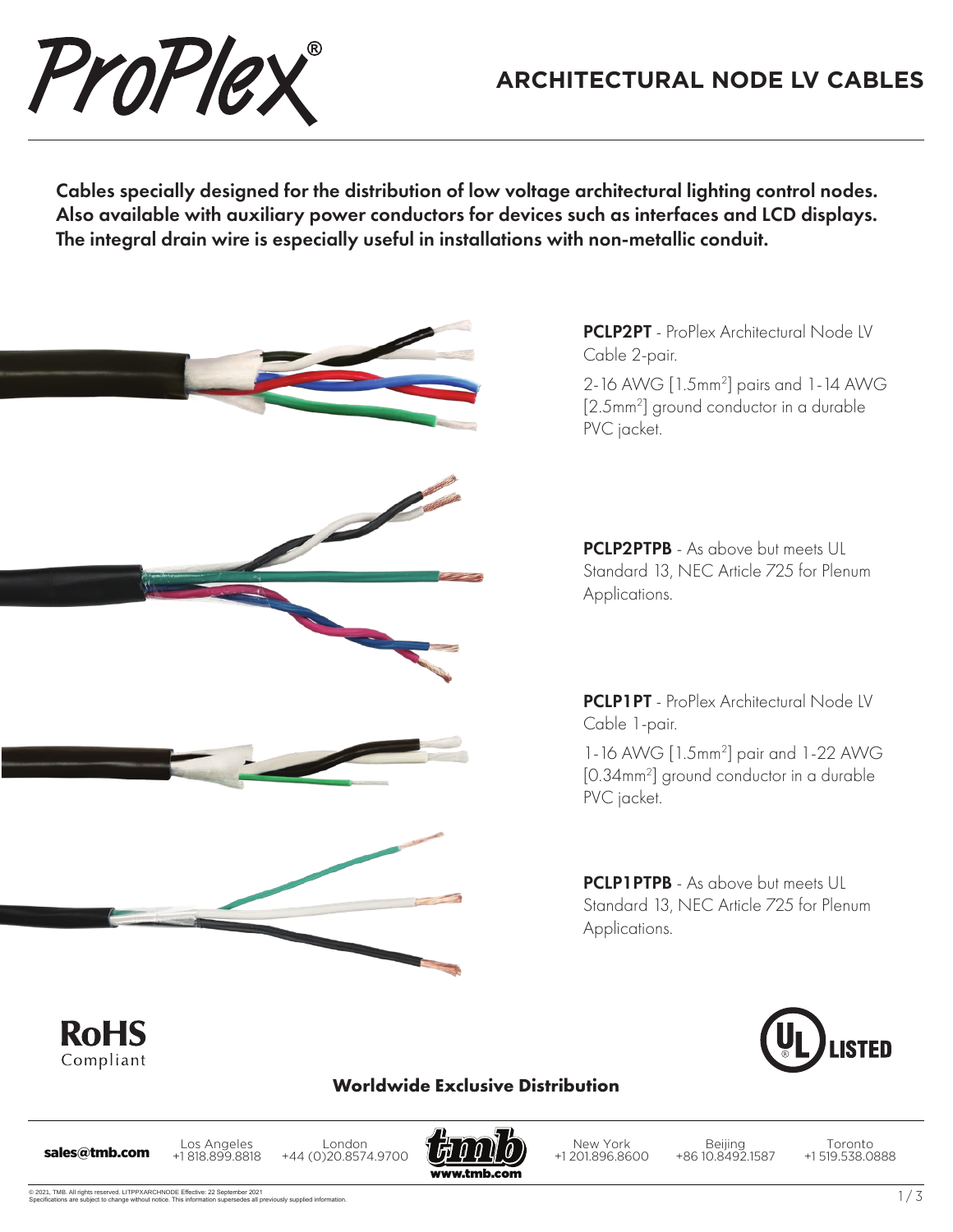

## **ARCHITECTURAL NODE LV CABLES**

| <b>Specifications - Standard Cables</b> |                                                                                           |                                                                                          |                                                                                           |                                                                                         |  |  |  |
|-----------------------------------------|-------------------------------------------------------------------------------------------|------------------------------------------------------------------------------------------|-------------------------------------------------------------------------------------------|-----------------------------------------------------------------------------------------|--|--|--|
| <b>Part Number</b>                      | PCLP2PT                                                                                   |                                                                                          | PCLP1PT                                                                                   |                                                                                         |  |  |  |
| <b>Conductors</b>                       | 16 AWG [1.5 mm <sup>2</sup> ]<br>Conductors: Tinned, annealed<br>copper, stranded [26/30] | 14 AWG [2.5 mm <sup>2</sup> ] Conductor:<br>Tinned, annealed copper,<br>stranded [41/30] | 16 AWG [1.5 mm <sup>2</sup> ]<br>Conductors: Tinned, annealed<br>copper, stranded [26/30] | 22 AWG [0.34 mm <sup>2</sup> ]<br>Conductor: Tinned, annealed<br>copper stranded [7/30] |  |  |  |
|                                         | 16 AWG Conductors:                                                                        | 14 AWG Conductor:                                                                        | 16 AWG Conductors:                                                                        | 22 AWG Conductor:                                                                       |  |  |  |
|                                         | 300 volt PVC                                                                              | 300 volt PVC                                                                             | 300 volt PVC                                                                              | 300 volt PVC                                                                            |  |  |  |
| Insulation                              | Black/White, Red/Blue                                                                     | Green                                                                                    | Black/White                                                                               | Green                                                                                   |  |  |  |
|                                         | Nom. Wall: 0.010 in [0.25 mm]                                                             | Nom. Wall: 0.012 in [0.30 mm]                                                            | Nom. Wall: 0.010 in [0.25 mm]                                                             | Nom. Wall: 0.010 in [0.25 mm]                                                           |  |  |  |
|                                         | Nom. Dia.: 0.079 in [2 mm]                                                                | Nom. Dia.: 0.098 in [2.49 mm]                                                            | Nom. Dia.: 0.079 in [2 mm]                                                                | Nom. Dia.: 0.050 in [1.27 mm]                                                           |  |  |  |
| Assembly                                | 2 pairs - 16 AWG conductors and 1 - 14 AWG conductor<br>cabled with fillers.              |                                                                                          | 1 pair - 16 AWG conductors and 1 - 22 AWG conductor cabled<br>with fillers                |                                                                                         |  |  |  |
|                                         | Black PVC, UV and fungus resistant, Flame retardant                                       |                                                                                          | Black PVC, UV and fungus resistant, Flame retardant                                       |                                                                                         |  |  |  |
| <b>Jacket</b>                           | Nom. wall: 0.020 in [0.51 mm]                                                             |                                                                                          | Nom. wall: 0.020 in [0.51 mm]                                                             |                                                                                         |  |  |  |
|                                         | Outside Diameter: 0.315 in [8 mm] Nom.                                                    |                                                                                          | Outside Diameter: 0.20 in [5.08 mm] Nom.                                                  |                                                                                         |  |  |  |
| Weight                                  | 130 lbs. per 1,000 ft. [194Kg per 1,000 m]                                                |                                                                                          | 55 lbs. per 1,000 ft. [82Kg per 1,000 m]                                                  |                                                                                         |  |  |  |
| <b>Markings</b>                         | Surface print: *PROPLEX PCLP2PT* ARCHITECTURAL<br>NODE CABLE CL3 (UL) E177741 FT1         |                                                                                          | Surface print: *PROPLEX PCLP1PT* ARCHTECTURAL<br>NODE CABLE CL3 (UL) E177741 FT1          |                                                                                         |  |  |  |
| Temperature                             | 60° C [-20° C]                                                                            |                                                                                          | 60° C [-20° C]                                                                            |                                                                                         |  |  |  |
| <b>Operating</b><br>Voltage             | 300 V RMS Max. per NEC Article 725                                                        |                                                                                          | 300 V RMS Max. per NEC Article 725                                                        |                                                                                         |  |  |  |
| Capacitance                             | 32 pF/ft. Nom. Between Conductors @ 1 KHz                                                 |                                                                                          | 32 pF/ft. Nom. Between Conductors @ 1 KHz                                                 |                                                                                         |  |  |  |
| Impedance                               | 80 Ohms                                                                                   |                                                                                          | 100 Ohms                                                                                  |                                                                                         |  |  |  |
| Inductance                              | 0.144 uH/ft. Nom.                                                                         |                                                                                          | 0.216 uH/ft. Nom.                                                                         |                                                                                         |  |  |  |
| <b>DC Resistance</b>                    | 4.15 Ohms/1Mft Max. per 16ga Conductor @ 20° C                                            |                                                                                          | 4.15 Ohms/1Mft Max. per 16ga Conductor @ 20° C                                            |                                                                                         |  |  |  |
| <b>Velocity of</b><br>Propagation       | 53%                                                                                       |                                                                                          | 53%                                                                                       |                                                                                         |  |  |  |
| <b>Bend Radius</b>                      | 2.5 in [65 mm] Min.                                                                       |                                                                                          | 1.5 in [38 mm] Min.                                                                       |                                                                                         |  |  |  |
| <b>Pull Tension</b>                     | 115 lbs. [52 Kg] Max.                                                                     |                                                                                          | 45 lbs. [20 Kg] Max.                                                                      |                                                                                         |  |  |  |
| <b>Testing</b>                          | UL Type CL3 in accordance with NEC article 725 for class 3 power limited circuits.        |                                                                                          |                                                                                           |                                                                                         |  |  |  |

Los Angeles +1 818.899.8818 London Los Angeles London<br>
+44 (0)20.8574.9700 +44 (0)20.8574.9700



New York +1 201.896.8600

Beijing +86 10.8492.1587

Toronto +1 519.538.0888